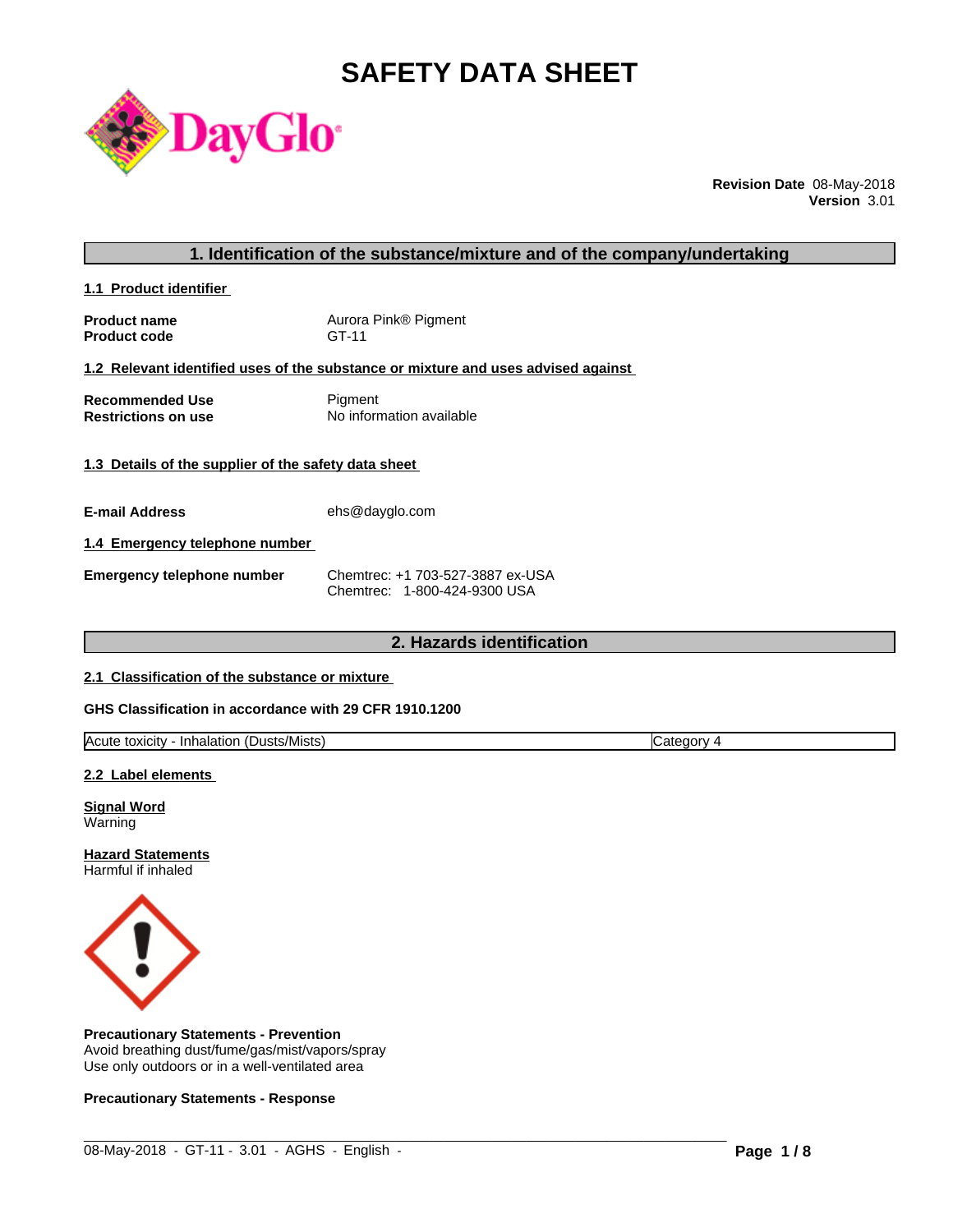IF INHALED: Remove person to fresh air and keep comfortable for breathing Call a POISON CENTER or doctor if you feel unwell

### **2.3. Other Hazards Hazards not otherwise classified (HNOC)**

Not Applicable

#### **2.4 Other information**

Not Applicable

Unknown Acute Toxicity **Example 21%** of the mixture consists of ingredient(s) of unknown toxicity

### **3. Composition/Information on Ingredients**

## **Substance**

**Mixture**

| <b>Chemical Name</b>                                                                    | CAS No.              | $\mathbf{a}$<br>'Veiaht- |
|-----------------------------------------------------------------------------------------|----------------------|--------------------------|
| . Red 1:1<br>منممت<br>DdSIU<br>ن.                                                       | .39-<br>3068-<br>ົບປ |                          |
| The event perceptage (conceptration) of composition has been withhold as a trade coaret |                      |                          |

The exact percentage (concentration) of composition has been withheld as a trade secret.

#### **4. First aid measures**

#### **4.1 Description of first-aid measures**

|                       | 5. Fire-Fighting Measures                                                                                                                                                                                               |
|-----------------------|-------------------------------------------------------------------------------------------------------------------------------------------------------------------------------------------------------------------------|
| Notes to physician    | Treat symptomatically.                                                                                                                                                                                                  |
|                       | 4.3 Indication of any immediate medical attention and special treatment needed                                                                                                                                          |
| <b>Symptoms</b>       | See Section 2.2, Label Elements and/or Section 11, Toxicological effects.                                                                                                                                               |
|                       | 4.2 Most important symptoms and effects, both acute and delayed                                                                                                                                                         |
| Ingestion             | Do NOT induce vomiting. Drink plenty of water. Consult a physician.                                                                                                                                                     |
| <b>Inhalation</b>     | Immediate medical attention is not required. Move to fresh air.                                                                                                                                                         |
| <b>Skin contact</b>   | Immediate medical attention is not required. Wash off with soap and water.                                                                                                                                              |
| Eye contact           | Immediately flush with plenty of water. After initial flushing, remove any contact lenses and<br>continue flushing for at least 15 minutes. Keep eye wide open while rinsing. If symptoms<br>persist, call a physician. |
| <b>General advice</b> | No information available.                                                                                                                                                                                               |
|                       |                                                                                                                                                                                                                         |

### **5.1 Extinguishing media**

#### **Suitable extinguishing media**

Use extinguishing measures that are appropriate to local circumstances and the surrounding environment.

**Unsuitable Extinguishing Media** None.

#### **5.2 Special hazards arising from the substance or mixture**

### **Special Hazard**

None known based on information supplied.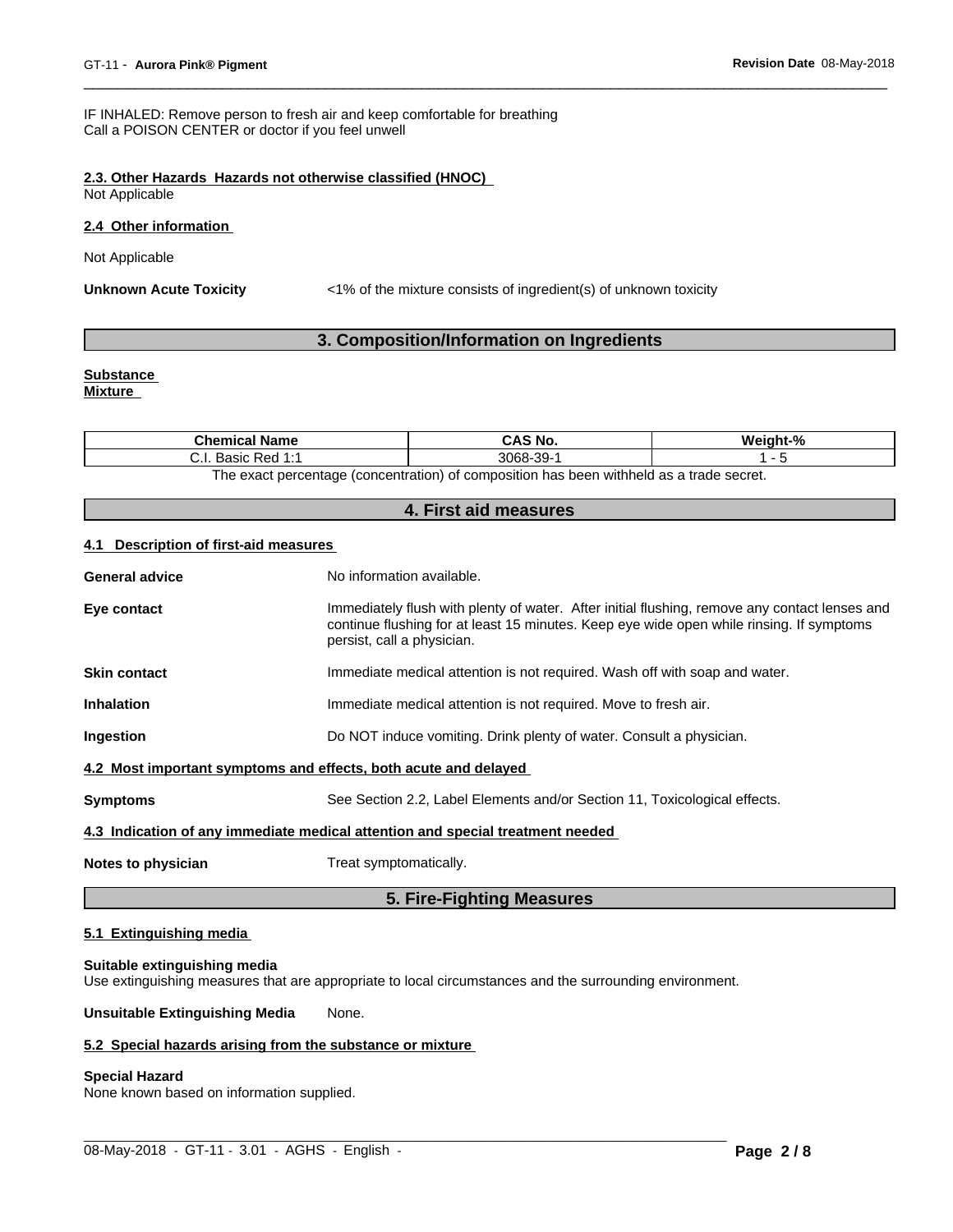#### **Hazardous Combustion Products** Carbon oxides. Nitrogen oxides (NOx). Oxides of sulfur.

#### **Explosion Data**

**Sensitivity to Mechanical Impact** None.

Fine dust dispersed in air, in sufficient concentrations, and in the presence of an ignition source is a potential dust explosion hazard.

#### **5.3 Advice for firefighters**

As in any fire, wear self-contained breathing apparatus pressure-demand, MSHA/NIOSH (approved or equivalent) and full protective gear.

### **6. Accidental Release Measures**

#### **6.1 Personal precautions, protective equipment and emergency procedures**

Ensure adequate ventilation, especially in confined areas. Use personal protective equipment.

#### **6.2 Environmental precautions**

Dust deposits should not be allowed to accumulate on surfaces as these may form an explosive mixture if they are released into the atmosphere in sufficient concentration. Avoid dispersal of dust in the air (i.e., cleaning dusty surfaces with compressed air). Nonsparking tools should be used. Prevent product from entering drains.

#### **6.3 Methods and materials for containment and cleaning up**

| <b>Methods for Containment</b> | Prevent dust cloud. Cover powder spill with plastic sheet or tarp to minimize spreading.                                                                                                                                                                                                                                                                                                |
|--------------------------------|-----------------------------------------------------------------------------------------------------------------------------------------------------------------------------------------------------------------------------------------------------------------------------------------------------------------------------------------------------------------------------------------|
| Methods for cleaning up        | Avoid dust formation. Take precautionary measures against static discharges. Do not dry<br>sweep dust. Wet dust with water before sweeping or use a vacuum to collect dust. Use<br>personal protective equipment. Take up mechanically and collect in suitable container for<br>disposal. Prevent product from entering drains. Keep in suitable and closed containers for<br>disposal. |

#### **7. Handling and storage**

#### **7.1 Precautions for safe handling**

| Advice on safe handling                                          | Avoid dust formation. Take precautionary measures against static discharges. Fine dust<br>dispersed in air may ignite. Wear personal protective equipment. |  |  |  |
|------------------------------------------------------------------|------------------------------------------------------------------------------------------------------------------------------------------------------------|--|--|--|
| <b>Hygiene measures</b>                                          | Handle in accordance with good industrial hygiene and safety practice.                                                                                     |  |  |  |
| 7.2 Conditions for safe storage, including any incompatibilities |                                                                                                                                                            |  |  |  |
| <b>Storage Conditions</b>                                        | Keep tightly closed in a dry and cool place.                                                                                                               |  |  |  |
| <b>Materials to Avoid</b>                                        | No materials to be especially mentioned.                                                                                                                   |  |  |  |

#### **8. Exposure controls/personal protection**

 $\_$  ,  $\_$  ,  $\_$  ,  $\_$  ,  $\_$  ,  $\_$  ,  $\_$  ,  $\_$  ,  $\_$  ,  $\_$  ,  $\_$  ,  $\_$  ,  $\_$  ,  $\_$  ,  $\_$  ,  $\_$  ,  $\_$  ,  $\_$  ,  $\_$  ,  $\_$  ,  $\_$  ,  $\_$  ,  $\_$  ,  $\_$  ,  $\_$  ,  $\_$  ,  $\_$  ,  $\_$  ,  $\_$  ,  $\_$  ,  $\_$  ,  $\_$  ,  $\_$  ,  $\_$  ,  $\_$  ,  $\_$  ,  $\_$  ,

#### **8.1 Exposure Guidelines**

#### **8.2 Appropriate engineering controls**

#### **Engineering Measures** Showers

Eyewash stations Ventilation systems.

#### **8.3 Individual protection measures, such as personal protective equipment**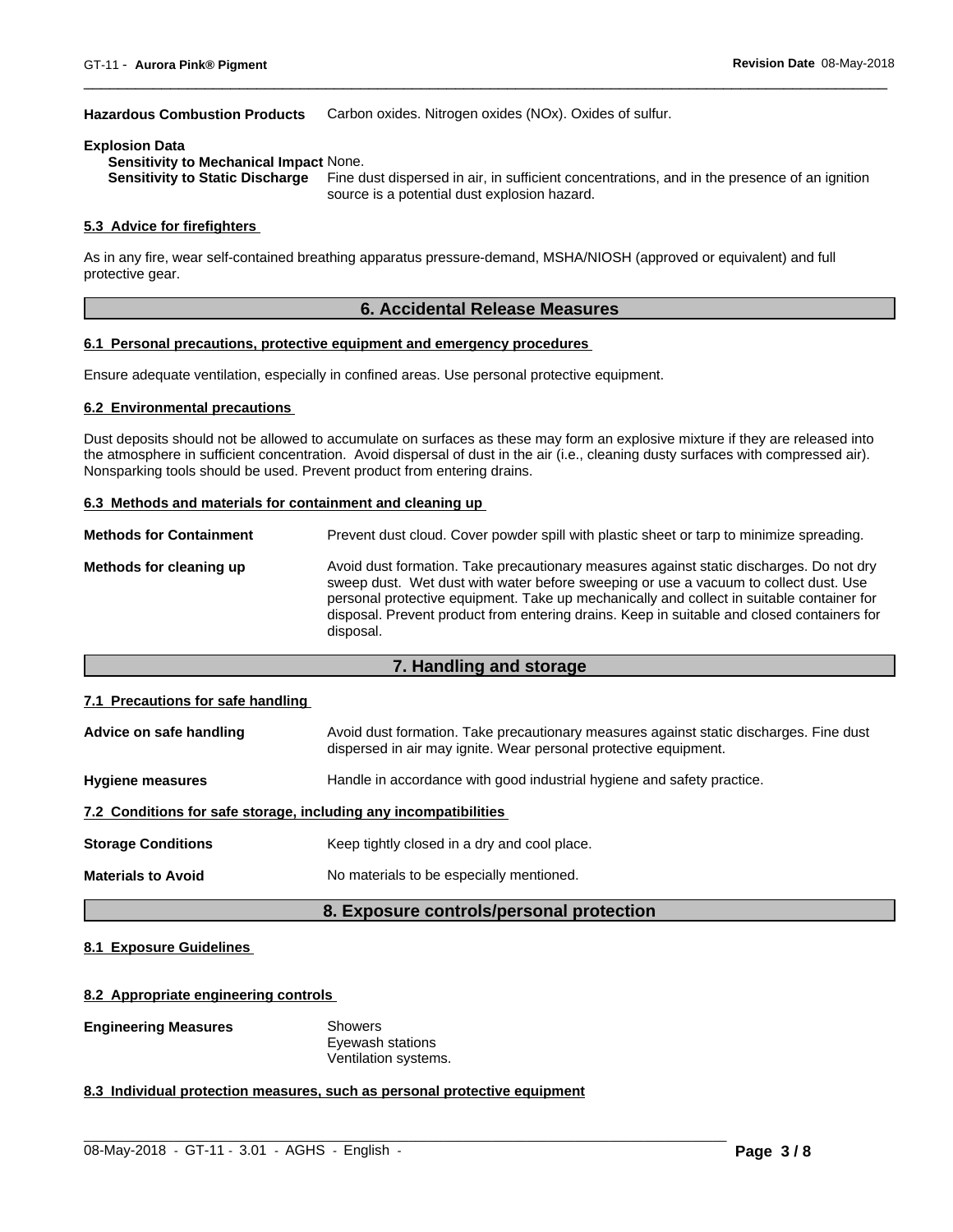| <b>Eye/Face Protection</b>    | Safety glasses with side-shields.                                                                              |
|-------------------------------|----------------------------------------------------------------------------------------------------------------|
| Skin and body protection      | Wear chemical resistant footwear and clothing such as gloves, an apron or a whole body<br>suit as appropriate. |
| <b>Respiratory protection</b> | . NIOSH/MSHA approved respiratory protection should be worn if exposure is anticipated.                        |
| <b>Hygiene measures</b>       | See section 7 for more information                                                                             |

# **9. Physical and chemical properties**

# **9.1 Information on basic physical and chemical properties**

| <b>Physical state</b>             | Solid                                 |                          |                          |
|-----------------------------------|---------------------------------------|--------------------------|--------------------------|
| Appearance                        | Powder                                | Color                    | Pink                     |
| Odor                              | Pungent                               | <b>Odor Threshold</b>    | No information available |
| <b>Property</b>                   | Values                                | Remarks • Methods        |                          |
| рH                                | Not Applicable                        |                          |                          |
| <b>Melting/freezing point</b>     |                                       | No information available |                          |
| Boiling point/boiling range       | Not applicable                        | No information available |                          |
| <b>Flash Point</b>                | Not Applicable                        | No information available |                          |
| <b>Evaporation rate</b>           | Not Applicable                        | No information available |                          |
| Flammability (solid, gas)         |                                       | No information available |                          |
| <b>Flammability Limits in Air</b> |                                       |                          |                          |
| upper flammability limit          |                                       | No information available |                          |
| lower flammability limit          |                                       | No information available |                          |
| Vapor pressure                    | Not Applicable                        |                          |                          |
| Vapor density                     |                                       | No information available |                          |
| <b>Specific Gravity</b>           | 1.37                                  |                          |                          |
| <b>Water solubility</b>           | Insoluble in water                    |                          |                          |
| Solubility in other solvents      |                                       | No information available |                          |
| <b>Partition coefficient</b>      |                                       | No information available |                          |
| <b>Autoignition temperature</b>   |                                       | No information available |                          |
| <b>Decomposition temperature</b>  |                                       | No information available |                          |
| <b>Viscosity, kinematic</b>       |                                       | No information available |                          |
| Viscosity, dynamic                |                                       | No information available |                          |
| <b>Explosive properties</b>       | Fine dust dispersed in air may ignite |                          |                          |
| <b>Oxidizing Properties</b>       |                                       | No information available |                          |
|                                   |                                       |                          |                          |
| 9.2 Other information             |                                       |                          |                          |
| Volatile organic compounds (VOC)  | None                                  |                          |                          |

**content**

# **10. Stability and Reactivity**

 $\_$  ,  $\_$  ,  $\_$  ,  $\_$  ,  $\_$  ,  $\_$  ,  $\_$  ,  $\_$  ,  $\_$  ,  $\_$  ,  $\_$  ,  $\_$  ,  $\_$  ,  $\_$  ,  $\_$  ,  $\_$  ,  $\_$  ,  $\_$  ,  $\_$  ,  $\_$  ,  $\_$  ,  $\_$  ,  $\_$  ,  $\_$  ,  $\_$  ,  $\_$  ,  $\_$  ,  $\_$  ,  $\_$  ,  $\_$  ,  $\_$  ,  $\_$  ,  $\_$  ,  $\_$  ,  $\_$  ,  $\_$  ,  $\_$  ,

# **10.1 Reactivity**

No dangerous reaction known under conditions of normal use

# **10.2 Chemical stability**

Stable

.

**10.3 Possibility of hazardous reactions**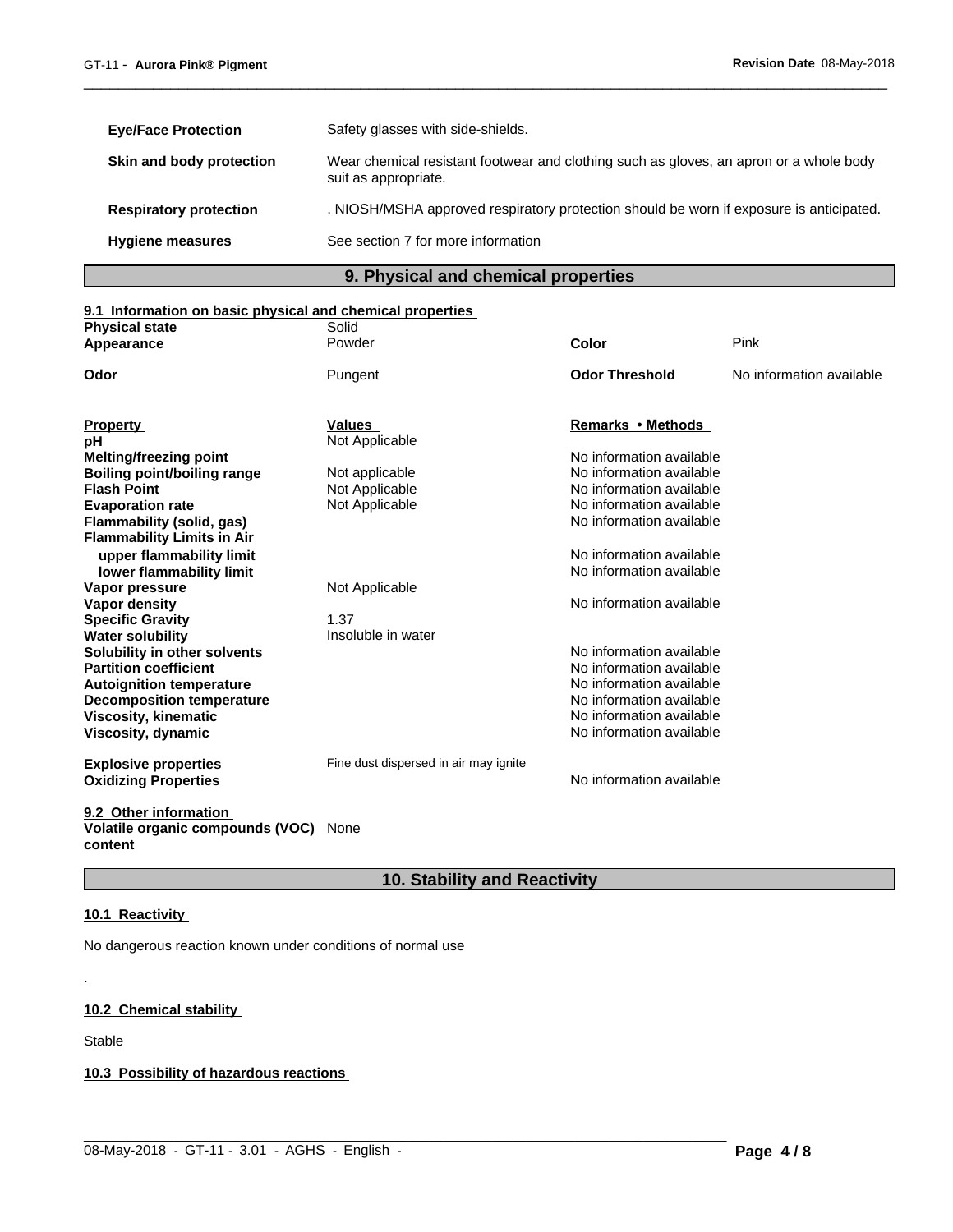None under normal processing.

#### **10.4 Conditions to Avoid**

Dust formation. Take precautionary measures against static discharges.

#### **10.5 Incompatible Materials**

None known based on information supplied.

#### **10.6 Hazardous Decomposition Products**

None known based on information supplied.

#### **11. Toxicological information**

#### **11.1 Acute toxicity**

#### **Numerical measures of toxicity: Product Information**

| LD50 Oral:         | ∟D50 Dermal:          |
|--------------------|-----------------------|
| 16,000 mg/kg (rat) | 23,000<br>mg/kg (rat) |

#### **The following values are calculated based on chapter 3.1 of the GHS document**

**Unknown Acute Toxicity**  $\langle 1\% \rangle$  of the mixture consists of ingredient(s) of unknown toxicity

**Oral LD50** 41,963.00 mg/kg **LC50 (Dust/Mist)** 4.50 mg/l

#### **Numerical measures of toxicity: Component Information**

| <b>Chemical Name</b>                              | LD50 Oral             | ∟D50 Dermal                       | <b>CEAL.</b><br>Inhalation |
|---------------------------------------------------|-----------------------|-----------------------------------|----------------------------|
| ⌒<br>D 1<br>$P_{0}$<br><b>D</b> asic<br>υ.ι.<br>. | 449<br>Rat<br>∣ ma/kc | <sup>)</sup> mg/kg (Rat)<br>חחף כ | 0.05<br>(4 hour)<br>ma/l   |
| 3068-39-                                          |                       |                                   |                            |

 $\_$  ,  $\_$  ,  $\_$  ,  $\_$  ,  $\_$  ,  $\_$  ,  $\_$  ,  $\_$  ,  $\_$  ,  $\_$  ,  $\_$  ,  $\_$  ,  $\_$  ,  $\_$  ,  $\_$  ,  $\_$  ,  $\_$  ,  $\_$  ,  $\_$  ,  $\_$  ,  $\_$  ,  $\_$  ,  $\_$  ,  $\_$  ,  $\_$  ,  $\_$  ,  $\_$  ,  $\_$  ,  $\_$  ,  $\_$  ,  $\_$  ,  $\_$  ,  $\_$  ,  $\_$  ,  $\_$  ,  $\_$  ,  $\_$  ,

#### **11.2 Information on toxicologicaleffects**

#### **Skin corrosion/irritation**

Product Information • May cause irritation Component Information

• No information available

#### **Serious eye damage/eye irritation**

Product Information • May cause eye irritation Component Information • No information available

#### **Respiratory or skin sensitization**

Product Information • May be harmful if inhaled Component Information • No information available

#### **Germ cell mutagenicity**

Product Information • No information available Component Information • No information available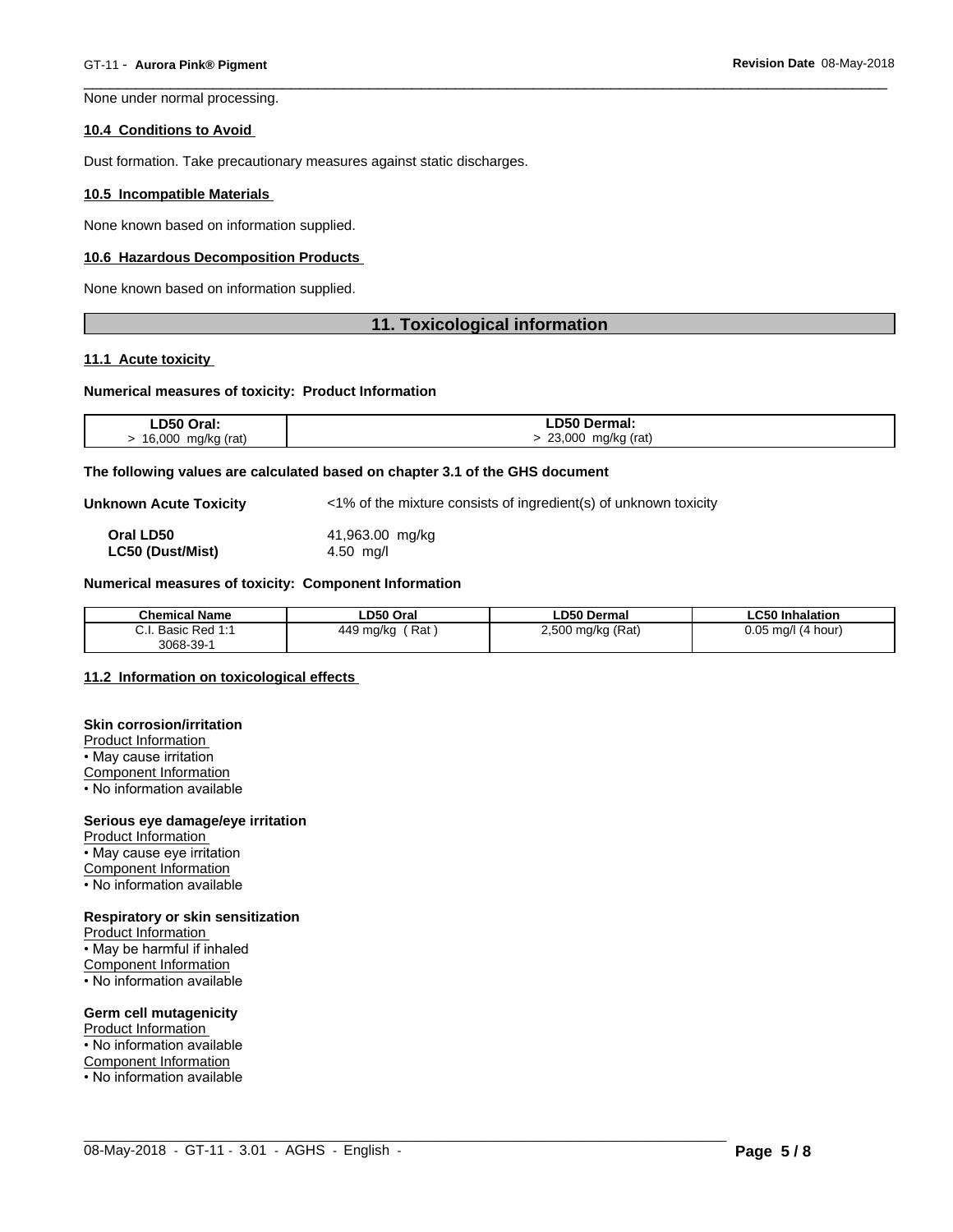# **Carcinogenicity**

Product Information

• This product contains <0.1% free formaldehyde and may be capable of outgassing formaldehyde at levels in excess of OSHA's Action Level under some conditions of use. Formaldehyde is a known cancer hazard. Long term exposure may result in dermatitis or respiratory sensitization for sensitive individuals.Component Information

• No information available

# **Reproductive toxicity**

Product Information • No information available

- Component Information
- No information available
- 

# **STOT - single exposure**

No information available

#### **STOT - repeated exposure**

• No known effect

#### **Other adverse effects**

Product Information • No information available Component Information • No information available

#### **Aspiration hazard**

Product Information • No information available Component Information • No information available

# **12. Ecological information**

#### **12.1 Toxicity**

**Ecotoxicity No information available** 

< 1 % of the mixture consists of components(s) of unknown hazards to the aquatic environment

#### **Ecotoxicity effects**

#### **12.2 Persistence and degradability**

No information available.

#### **12.3 Bioaccumulative potential**

Discharge into the environment must be avoided

#### **12.4 Mobility in soil**

No information available.

#### **12.5 Other adverse effects**

No information available

# **13. Disposal Considerations**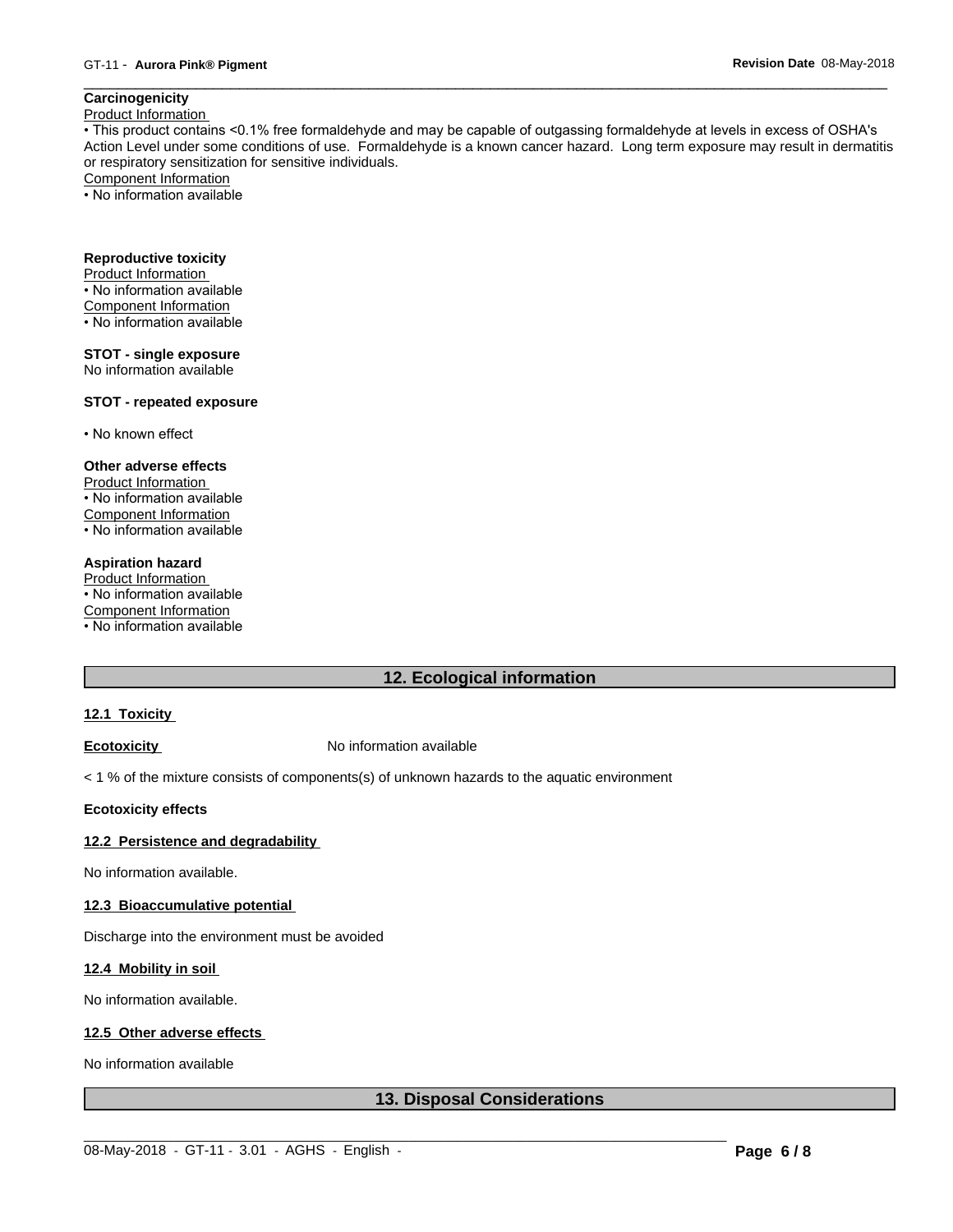#### **13.1 Waste treatment methods**

Dispose of in accordance with federal, state, and local regulations.

#### **14. Transport Information**

| <b>DOT</b>  | Not regulated |
|-------------|---------------|
| <b>MEX</b>  | Not regulated |
| <b>IMDG</b> | Not regulated |
| <b>IATA</b> | Not regulated |

#### **15. Regulatory information**

#### **15.1 International Inventories**

| <b>TSCA</b>          | Complies |  |
|----------------------|----------|--|
| <b>DSL</b>           | Complies |  |
| <b>EINECS/ELINCS</b> | Complies |  |
| <b>ENCS</b>          |          |  |
| <b>IECSC</b>         | Complies |  |
| <b>KECL</b>          | Complies |  |
| <b>PICCS</b>         | Complies |  |
| <b>AICS</b>          | Complies |  |
| <b>NZIoC</b>         |          |  |
|                      |          |  |

 **TSCA** - United States Toxic Substances Control Act Section 8(b) Inventory

 **DSL** - Canadian Domestic Substances List

 **EINECS/ELINCS** - European Inventory of Existing Chemical Substances/European List of Notified Chemical Substances

 **PICCS** - Philippines Inventory of Chemicals and Chemical Substances

 **ENCS** - Japan Existing and New Chemical Substances

 **IECSC** - China Inventory of Existing Chemical Substances

 **KECL** - Korean Existing and Evaluated Chemical Substances

 **PICCS** - Philippines Inventory of Chemicals and Chemical Substances

 **AICS** - Australian Inventory of Chemical Substances

 **NZIoC** - New Zealand Inventory of Chemicals

#### **15.2 U.S. Federal Regulations**

#### **SARA 313**

Section 313 of Title III of the Superfund Amendments and Reauthorization Act of 1986 (SARA). This product does not contain any chemicals which are subject to the reporting requirements of the Act and Title 40 of the Code of Federal Regulations, Part 372

#### **15.3 Pesticide Information**

Not applicable

#### **15.4 U.S. State Regulations**

#### **California Proposition 65**

This product contains the following Proposition 65 chemicals:

| <b>Chemical Name</b>              | California Prop. 65 |
|-----------------------------------|---------------------|
| - 50-00-0<br>maldehvde            | Carcinogen          |
| Violet 10 - 81-88-9<br>Basic<br>ີ | Carcinogen          |

 $\_$  ,  $\_$  ,  $\_$  ,  $\_$  ,  $\_$  ,  $\_$  ,  $\_$  ,  $\_$  ,  $\_$  ,  $\_$  ,  $\_$  ,  $\_$  ,  $\_$  ,  $\_$  ,  $\_$  ,  $\_$  ,  $\_$  ,  $\_$  ,  $\_$  ,  $\_$  ,  $\_$  ,  $\_$  ,  $\_$  ,  $\_$  ,  $\_$  ,  $\_$  ,  $\_$  ,  $\_$  ,  $\_$  ,  $\_$  ,  $\_$  ,  $\_$  ,  $\_$  ,  $\_$  ,  $\_$  ,  $\_$  ,  $\_$  ,